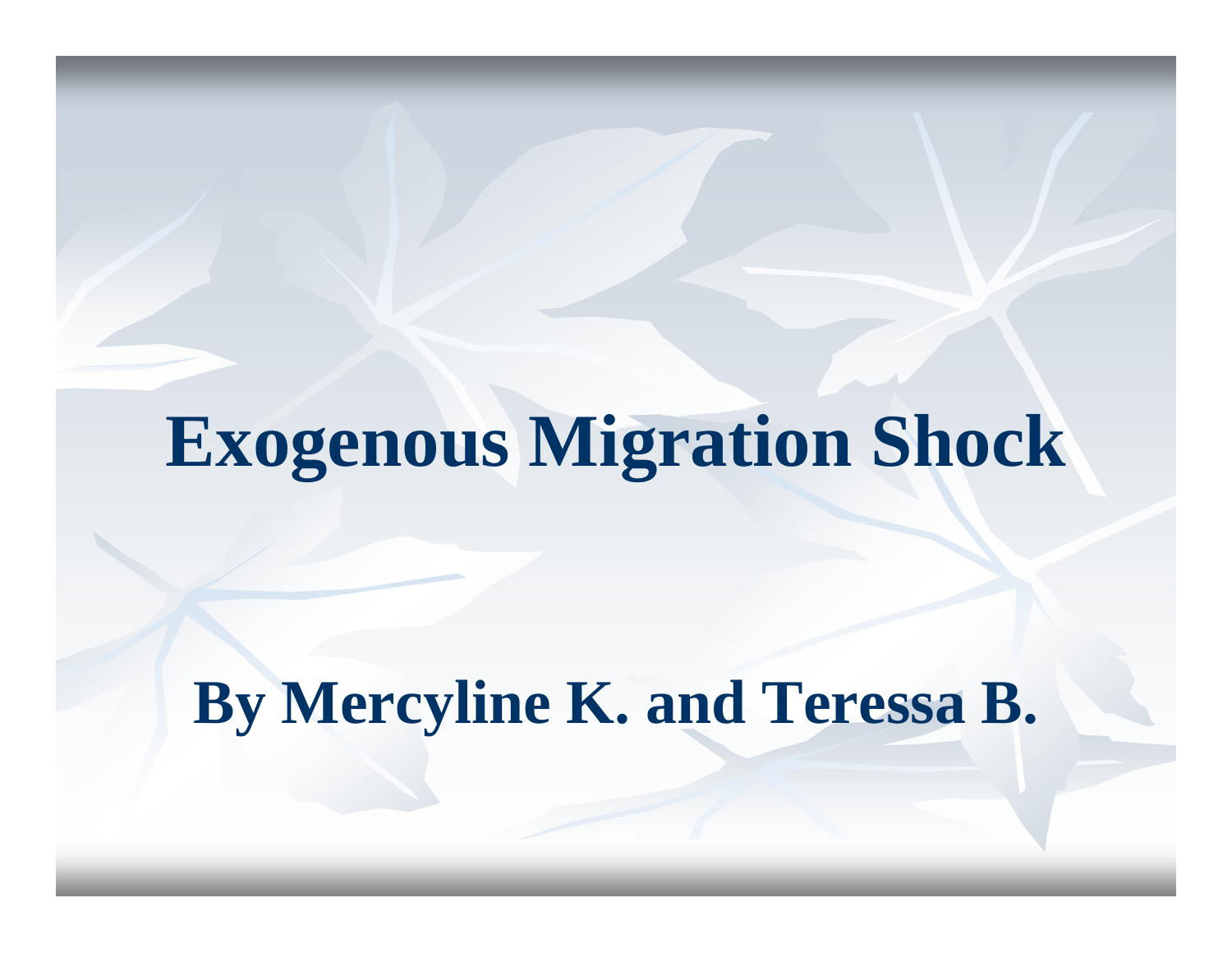## **Objective**

**STATE The objective is to see the Impact of Migrants** from MEASNAF Countries Due to Political Instability to Other Regions

**The labor force in MEASNAF is decreased by** 10%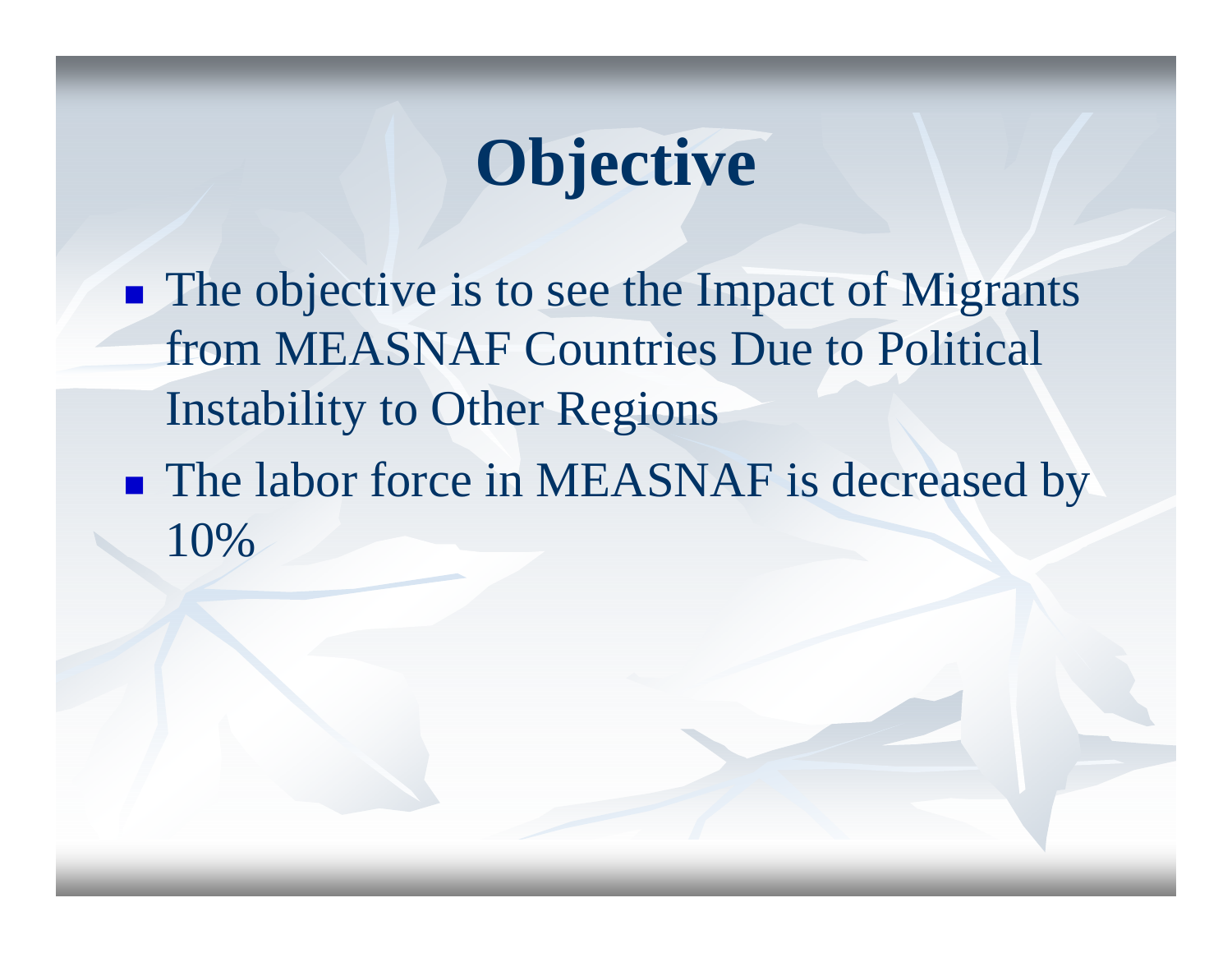#### **Pattern of the Migrants**

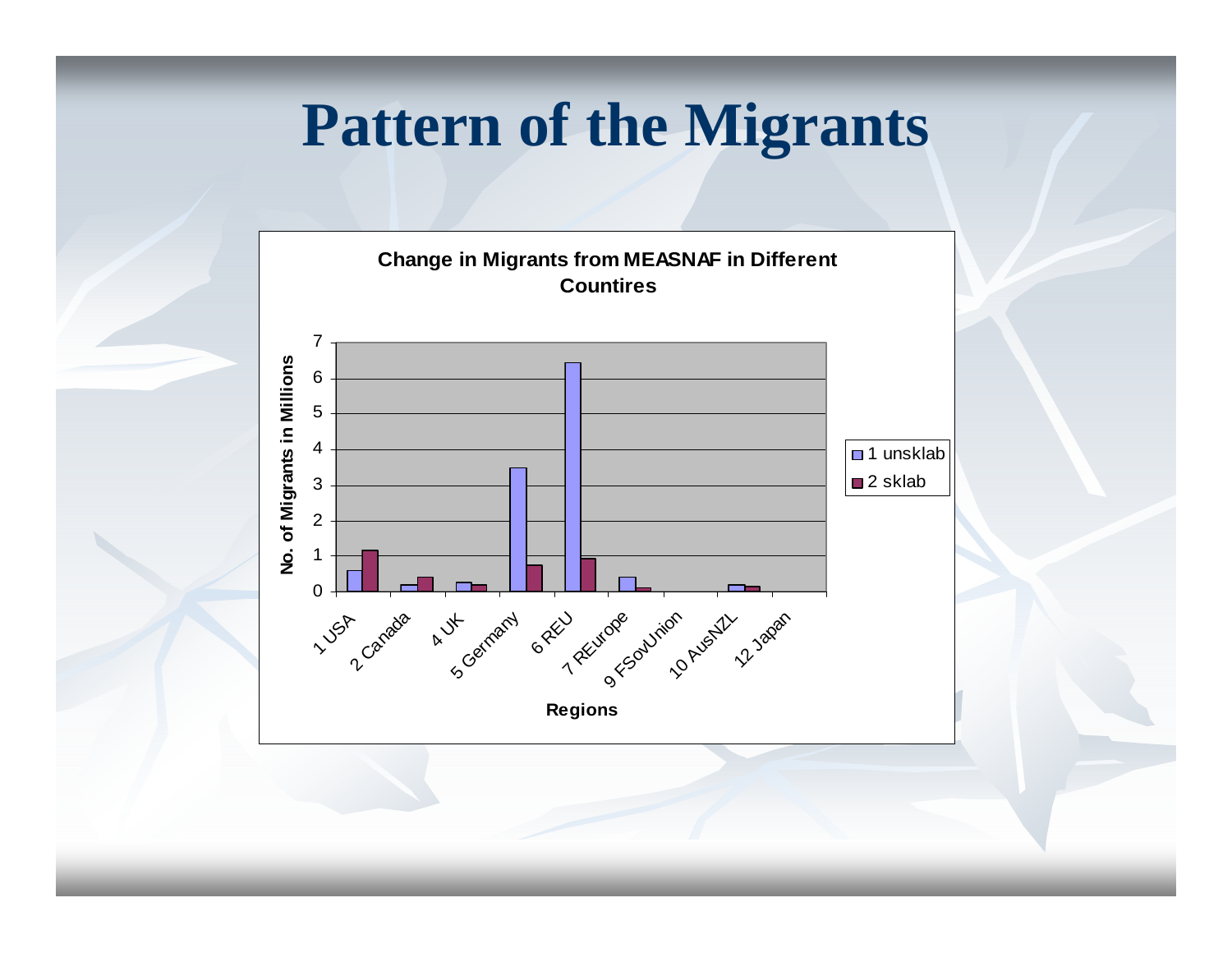### **Impact on Real Factor Price of MEASAF**

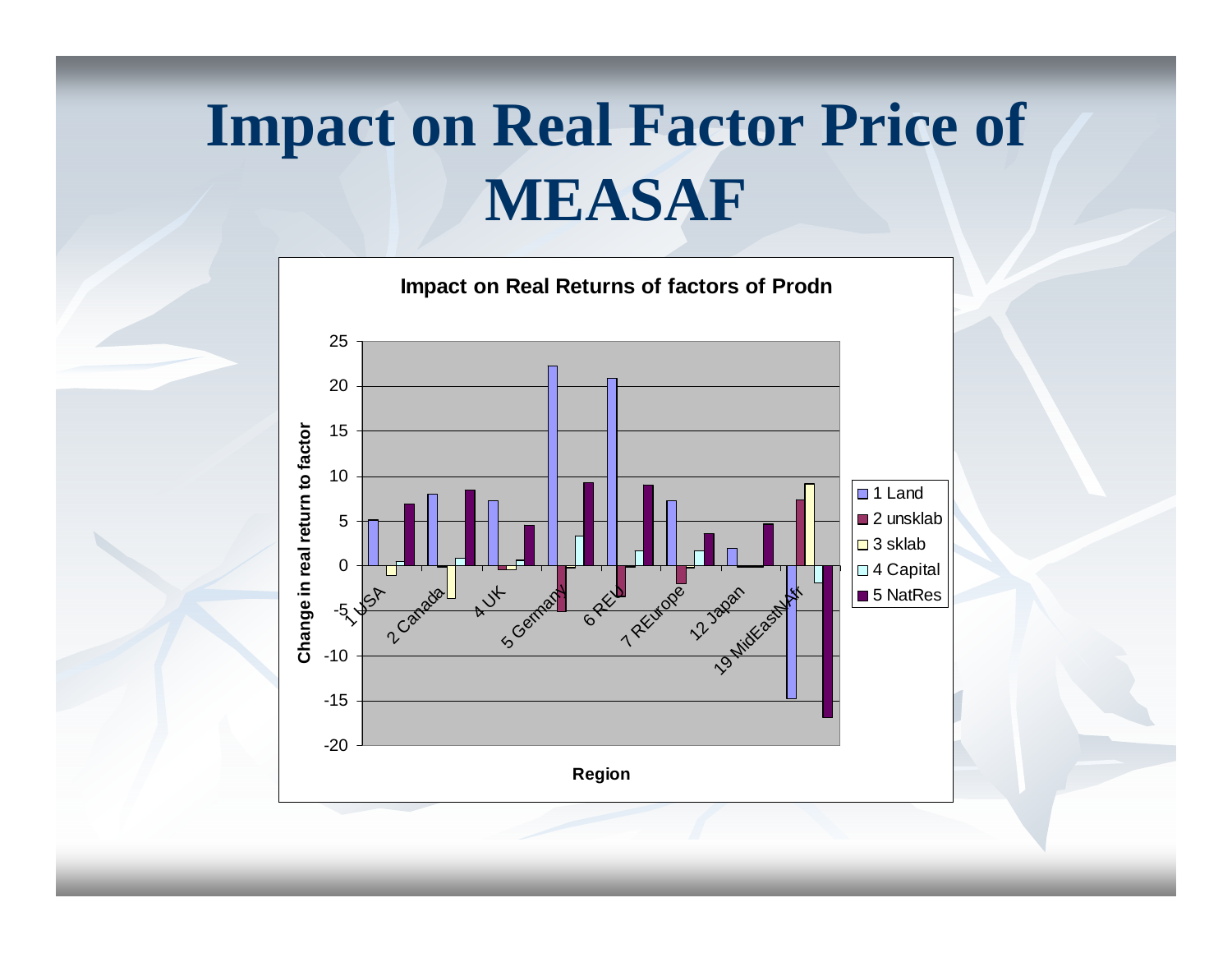#### **Impact on Real Factor Price of MEASAF----------**

- **The real return to skilled and unskilled labour** is increasing due to decrease in domestic ss for lab
- **The real return to land, capital and natural** resources decrease in MEASNAF
- **STATE For labour importing countries the returns to** lab. decreases due to increase in lab. Ss and for the other factors it increases.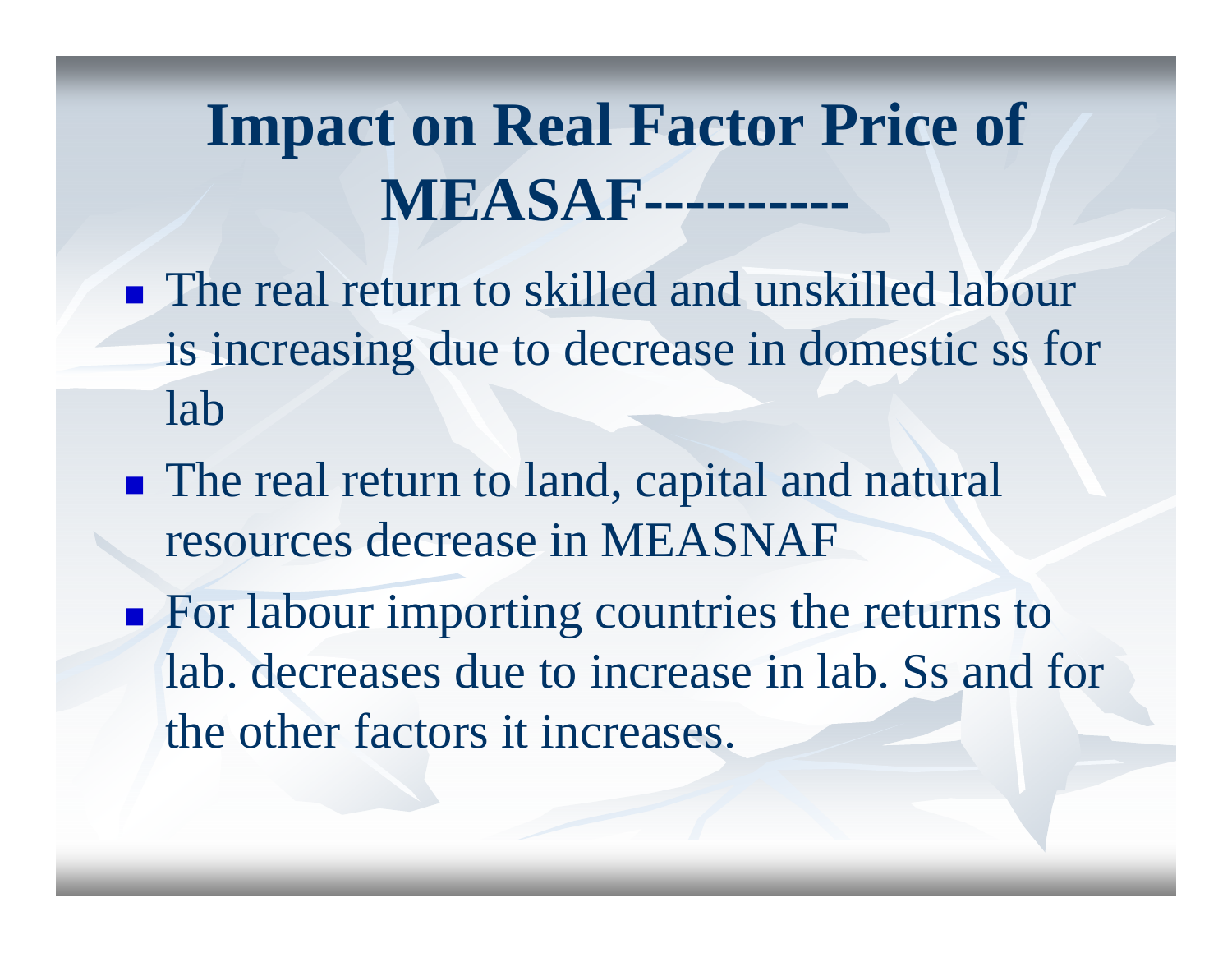## **Real Income Impact**

|  |                |              | <b>Germany</b> |          |              | <b>REU</b> |          |              | <b>Japan</b> |          |              |         |         |  |
|--|----------------|--------------|----------------|----------|--------------|------------|----------|--------------|--------------|----------|--------------|---------|---------|--|
|  |                |              |                |          |              |            |          |              |              |          |              |         |         |  |
|  | <b>Region</b>  | <b>Total</b> | <b>Unsklab</b> | sklab    | <b>Total</b> | unsklab    | sklab    | <b>Ttoal</b> | unsklab      | sklab    | <b>Total</b> | unsklab | sklab   |  |
|  | <b>USA</b>     | 15950        | 2829           | 13129    | $-27.64$     | $-6.57$    | $-21.07$ | $-35.31$     | $-18.14$     | $-17.17$ | $-0.79$      | $-0.53$ | $-0.26$ |  |
|  |                |              |                |          |              |            |          |              |              |          |              |         |         |  |
|  | <b>Germany</b> | $-90.59$     | $-10.28$       | $-80.39$ | 45179        | 38075      | 7104     | $-114.53$    | $-100.94$    | $-13.60$ | $-0.05$      | $-0.03$ | $-0.02$ |  |
|  | <b>REU</b>     | $-67.58$     | $-17.99$       | $-49.65$ | $-245.54$    | $-229.31$  | $-16.23$ | 58591        | 51228        | 7363     | $-0.07$      | $-0.04$ | $-0.02$ |  |
|  | <b>Japan</b>   | $-58.28$     | $-1.58$        | $-56.75$ | $-4.22$      | $-2.30$    | $-1.92$  | $-3.99$      | $-1.19$      | $-2.80$  | $-3514$      | $-2391$ | $-1123$ |  |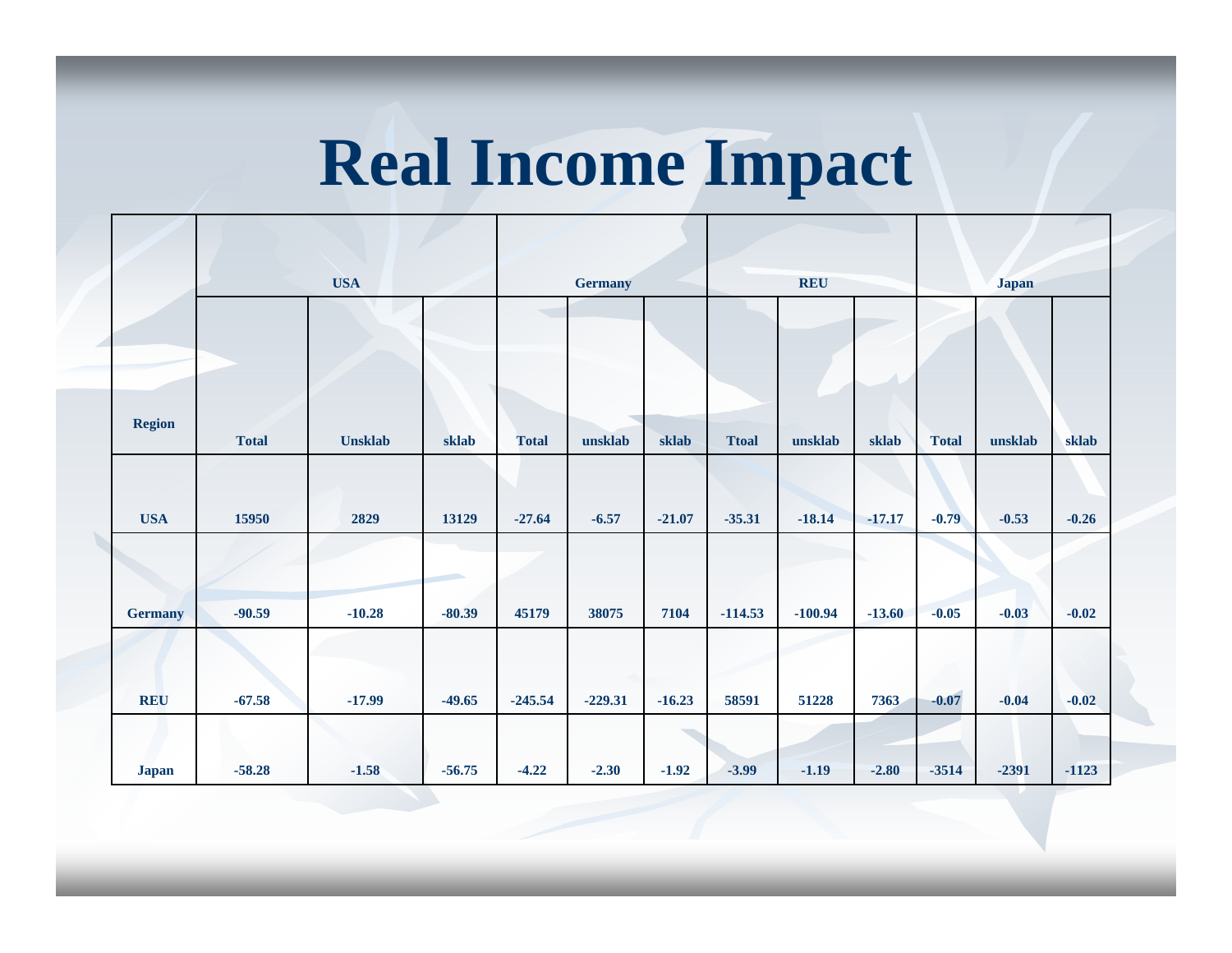#### **Real Income Impact**

- **The real income for natives of lab. Importing** countries increase due to the increase in returns to non-lab factors
- While it declines for the old migrants since they don't benefit from the returns of non-lab. Factors.
- **The real income for the lab. Exporting country also** increase by about 6.36% due to two reasons:
- 1) increase in return to lab ,and
- 2)Increase in remittance to the region